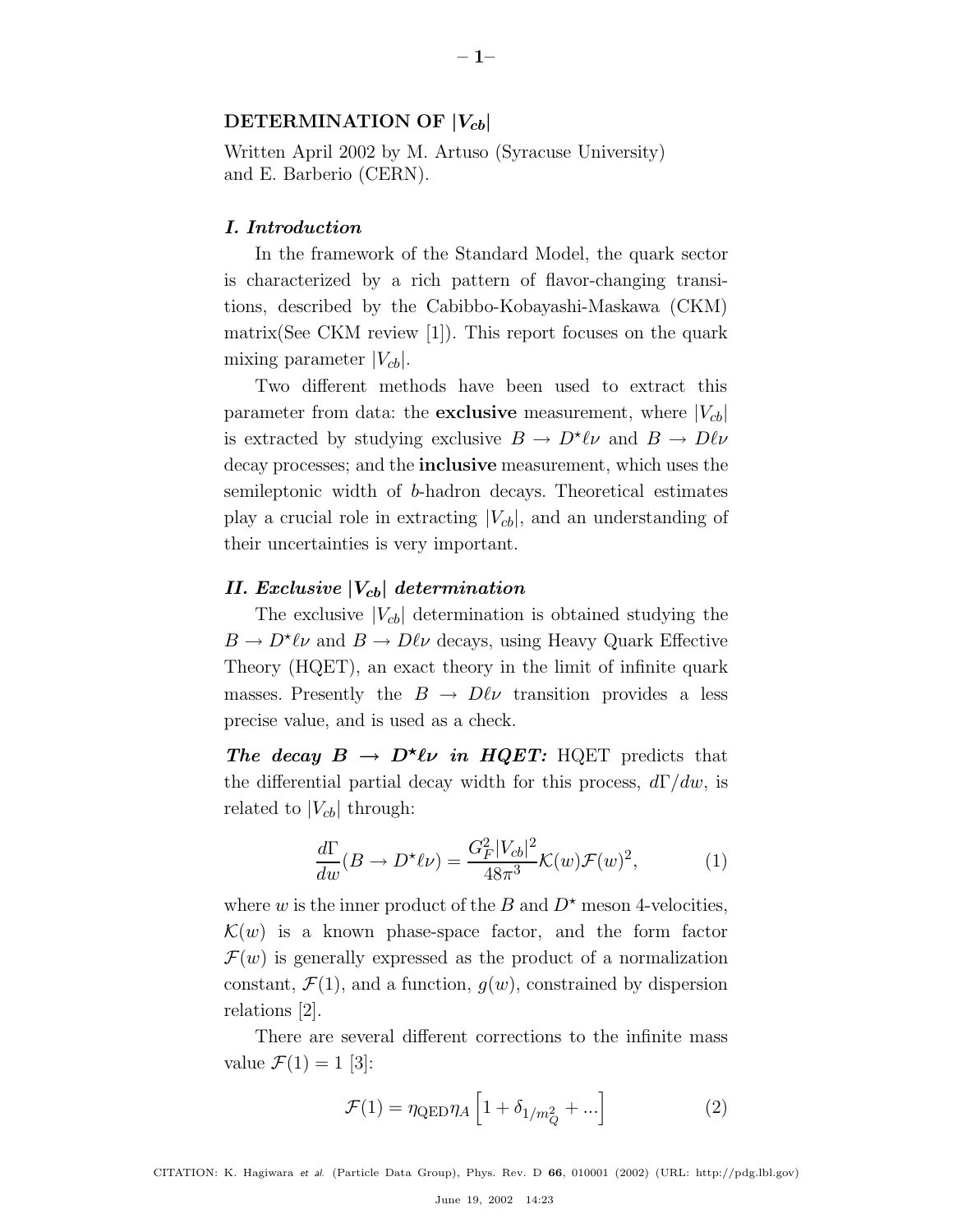where  $Q = c$  or b. By virtue of Luke's theorem [4], the first term in the non-perturbative expansion in powers of  $1/m_Q$  vanishes. QED corrections up to leading-logarithmic order give  $\eta_{\text{QED}} \approx$ 1.007 [3] and QCD radiative corrections to two loops give  $\eta_A =$  $0.960 \pm 0.007$  [5]. Different estimates of the  $1/m_Q^2$  corrections, involving terms proportional to  $1/m_b^2$ ,  $1/m_c^2$ , and  $1/(m_b m_c)$ , have been performed in a quark model [6,7], with OPE sum rules [8], and, more recently, with an HQET based lattice gauge calculation [9]. The value from this quenched lattice HQET calculation is  $\mathcal{F}(1) = 0.913_{-0.017}^{+0.024} \pm 0.016_{-0.014}^{+0.003}$   $_{-0.016}^{+0.000}$ −0.016  $_{-0.014}^{+0.006}$ . The errors quoted reflect the statistical accuracy, the matching error, the lattice finite size, the uncertainty in the quark masses, and an estimate of the error induced by the quenched approximation, respectively. The central value obtained with OPE sum rules is similar, with an error of  $\pm 0.04$  [10]. Consequently,  $\mathcal{F}(1) = 0.91 \pm 0.04$  [10] will be used here.

The analytical expression of  $\mathcal{F}(w)$  is not known a-priori, and this introduces an additional uncertainty in the determination of  $\mathcal{F}(1)|V_{cb}|$ . First measurements of  $|V_{cb}|$  were performed assuming a linear approximation for  $\mathcal{F}(w)$ . It has been shown [11] that this assumption is not justified, and that linear fits systematically underestimate the extrapolation at zero recoil  $(w = 1)$ by about 3%. Most of this effect is related to the curvature of the form factor, and does not depend strongly upon the details of the non-linear shape chosen [11]. All recent published results use a non-linear shape for  $\mathcal{F}(w)$ , approximated with an expansion near  $w = 1$  [12].  $\mathcal{F}(w)$  is parameterized in terms of the variable  $\rho^2$ , which is the slope of the form factor at zero recoil given in Ref. 12.

 $Experimental\ techniques\ to\ study\ the\ decay\ B \to D^\star \ell \nu\colon$ The decay  $B \to D^*\ell\nu$  has been studied in experiments performed at center-of-mass energies equal to the  $\Upsilon(4S)$  mass and the  $Z^0$  mass. At the  $\Upsilon(4S)$ , experiments have the advantage that the  $w$  resolution is quite good. However, they have more limited statistics near  $w = 1$  in the decay  $\overline{B}^{\circ} \to D^{*+} \ell \nu$ , because of the lower reconstruction efficiency of the slow pion, from the  $D^{*+} \to \pi^+ D^0$  decay. The decay  $B^- \to D^{*0} \ell \overline{\nu}$  is not affected by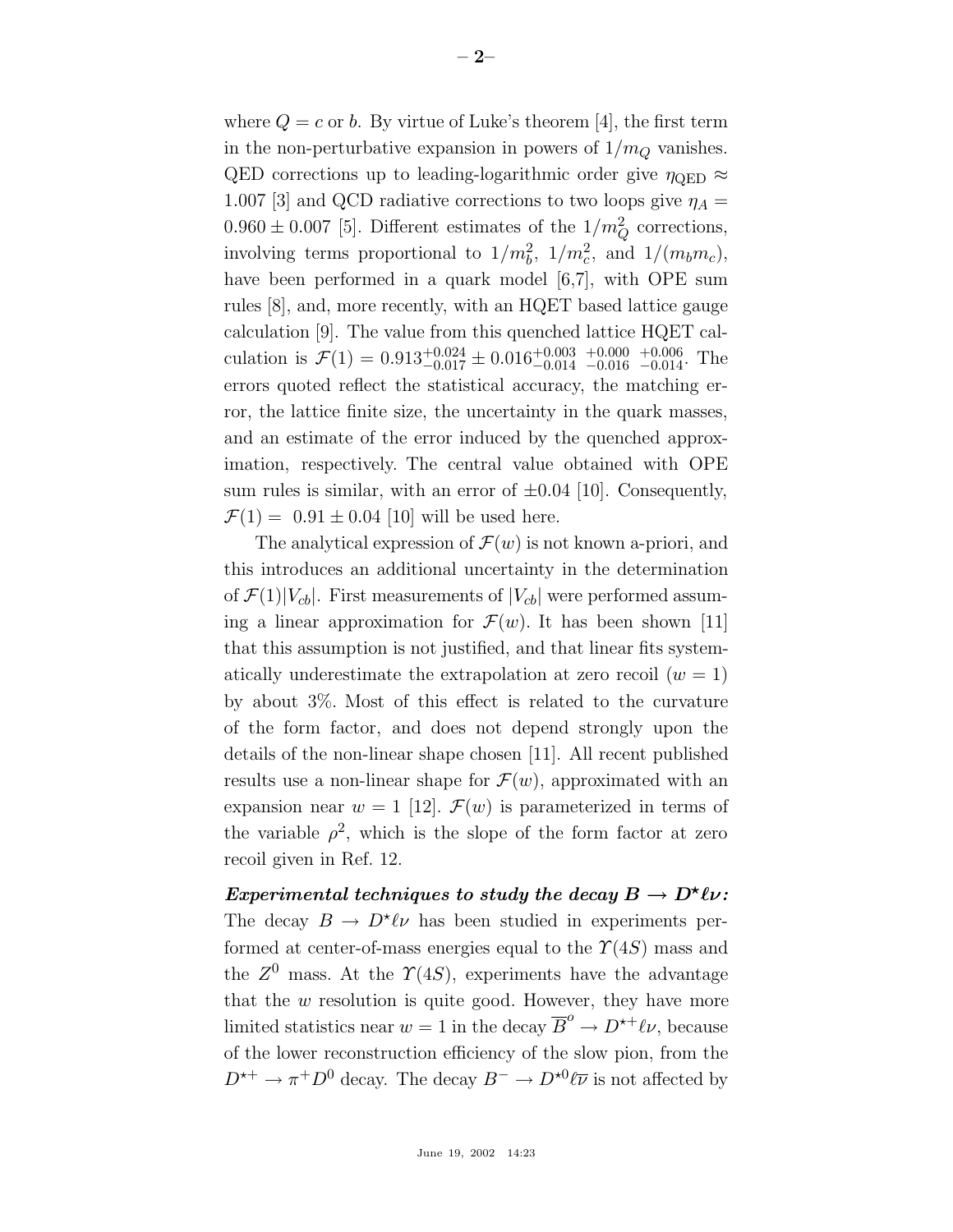this problem, and CLEO [13] studies both channels. In addition, kinematic constraints enable  $\Upsilon(4S)$  experiments to identify the final state, including the  $D^*$ , without a large contamination from the poorly known semileptonic decays including a hadronic system heavier than  $D^*$ , commonly identified as ' $D^{**}$ .' At LEP, B's are produced with a large momentum (about 30 GeV on average). This makes the determination of  $w$  dependent upon the neutrino four-momentum reconstruction, thus giving a relatively poor resolution and limited physics background rejection capabilities. By contrast, LEP experiments benefit from an efficiency that is only mildly dependent upon  $w$ .

Experiments determine the product  $(\mathcal{F}(1)\cdot |V_{cb}|)^2$  by fitting the measured  $d\Gamma/dw$  distribution. Measurements have been performed by CLEO [13], Belle [14], DELPHI [15], ALEPH [16], and OPAL [17]. At LEP, the dominant source of systematic error is the uncertainty on the contribution to  $d\Gamma/dw$  from semileptonic B decays with final states including a hadron system heavier than the  $D^*$ . This component includes both narrow orbitally excited charmed mesons and non-resonant or broad species. The existence of narrow resonant states is well established [1], and a signal of a broad resonance has been seen by CLEO [18], but the decay characteristics of these states in b-hadron semileptonic decays have large uncertainties. The average of ALEPH [19], CLEO [20], and DELPHI [21] narrow state branching fractions show that the ratio  $R_{\star\star}$  =  $B(\overline{B} \to D_2^{\star} \ell \overline{\nu})$  $\frac{B(D \rightarrow D_2 e^{\nu})}{B(\overline{B} \rightarrow D_1 \ell \overline{\nu})}$  is smaller than one (< 0.6 at 95% C.L. [22]), in disagreement with HQET models where an infinite quark mass is assumed [23], but in agreement with models which take into account finite quark mass corrections [24]. Hence, LEP experiments use the treatment of narrow  $D^{\star\star}$  proposed in Ref. 24, which accounts for  $\mathcal{O}(1/m_c)$  corrections. Ref. 24 provides several possible approximations of the form factors that depend on five different expansion schemes, and on three input parameters. To calculate the systematic errors, each proposed scheme is tested, with the relevant input parameters varied over a range consistent with the experimental limit on  $R_{\star\star}$ . The quoted systematic error is the maximal difference from the central value obtained with this method. Broad resonances or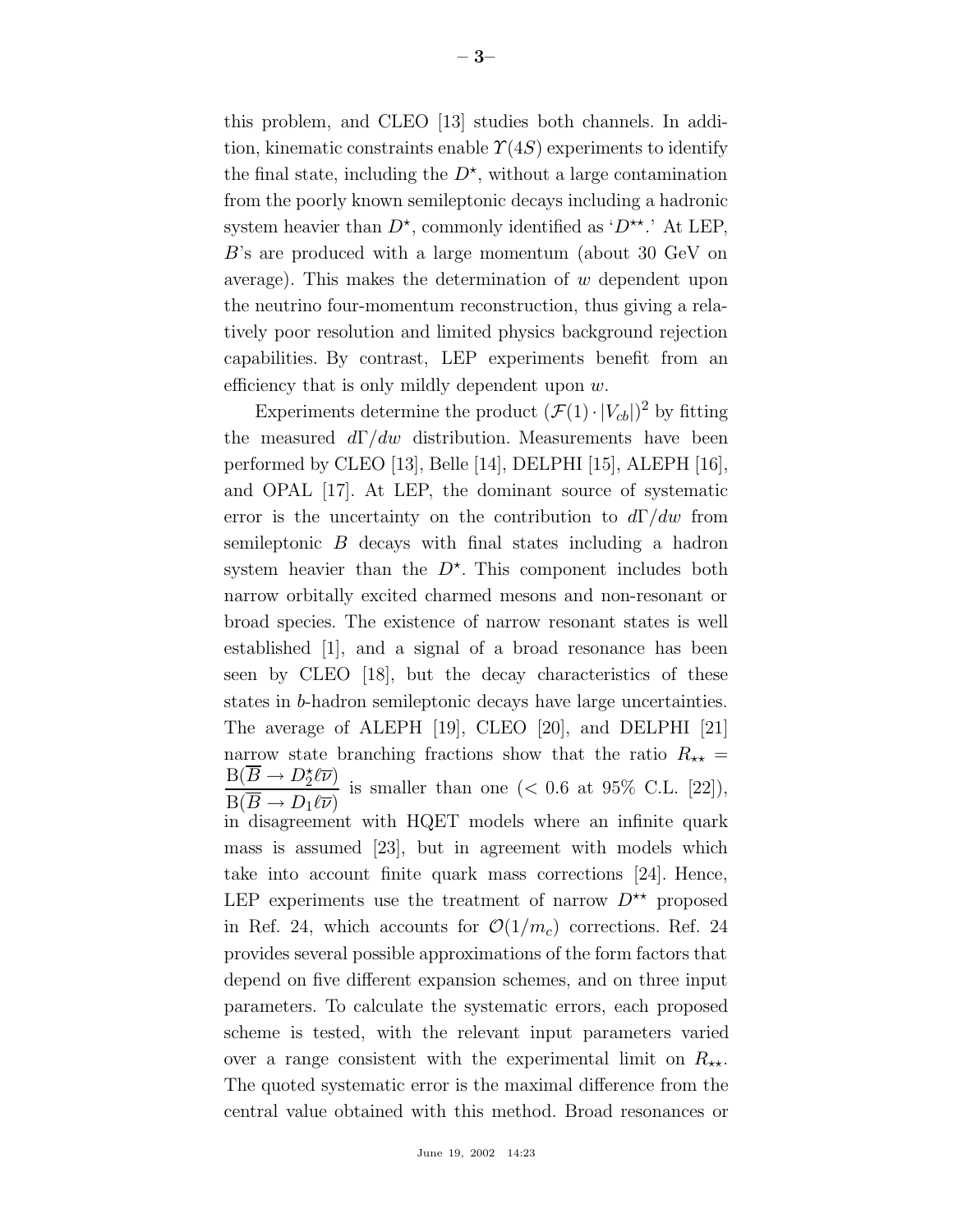other non-resonant terms may not be modelled correctly with this approach.

To combine the published data, the central values and the errors of  $\mathcal{F}(1)|V_{cb}|$  and  $\rho^2$  are re-scaled to the same set of input parameters and their quoted uncertainties. The  $\mathcal{F}(1)|V_{cb}|$  values used for this average are extracted using the parametrization in Ref. 13, based on the experimental determinations of the vector and axial form factor ratios  $R_1$  and  $R_2$  [26]. The LEP data, which originally used theoretical values for these ratios, are rescaled accordingly [25]. Table 1 summarizes the corrected data. The averaging procedure [25] takes into account statistical and systematic correlations between  $\mathcal{F}(1)|V_{cb}|$  and  $\rho^2$ . Averaging the measurements in Table 1, we get:

$$
\mathcal{F}(1)|V_{cb}| = (38.3 \pm 1.0) \times 10^{-3}
$$

and

$$
\rho^2 = 1.5 \pm 0.13 \tag{3}
$$

with a confidence level∗ of 5.1%. The error ellipses for the corrected measurements and for the world average are shown in Figure 1.

The main contributions to the  $\mathcal{F}(1)|V_{cb}|$  systematic error are from the uncertainty on the  $B \to D^{\star\star} \ell \nu$  shape and  $B(b \to B_d)$ ,  $(0.57 \times 10^{-3})$ , fully correlated among the LEP experiments, the branching fraction of D and  $D^*$  decays,  $(0.4 \times 10^{-3})$ , fully correlated among all the experiments, and the slow pion reconstruction from Belle and CLEO which are uncorrelated,  $(0.28\times10^{-3})$ . The main contribution to the  $\rho^2$  systematic error is from the uncertainties in the measured values of  $R_1$  and  $R_2$  (0.13), fully correlated among experiments. Because of the large contribution of this uncertainty to the non-diagonal terms of the covariance matrix, the averaged  $\rho^2$  is higher than one would naively expect.

Using  $\mathcal{F}(1) = 0.91 \pm 0.04$  [10], we get  $|V_{cb}| = (42.1 \pm 1.1_{exp} \pm 1.1_{exp})$  $1.9<sub>theo</sub>$  ×  $10<sup>-3</sup>$ . The dominant error is theoretical, but there are good prospects that lattice gauge calculations will improve significantly the accuracy of their estimate.

The  $\chi^2$  per degree of freedom is less than 2, and we do not scale the error.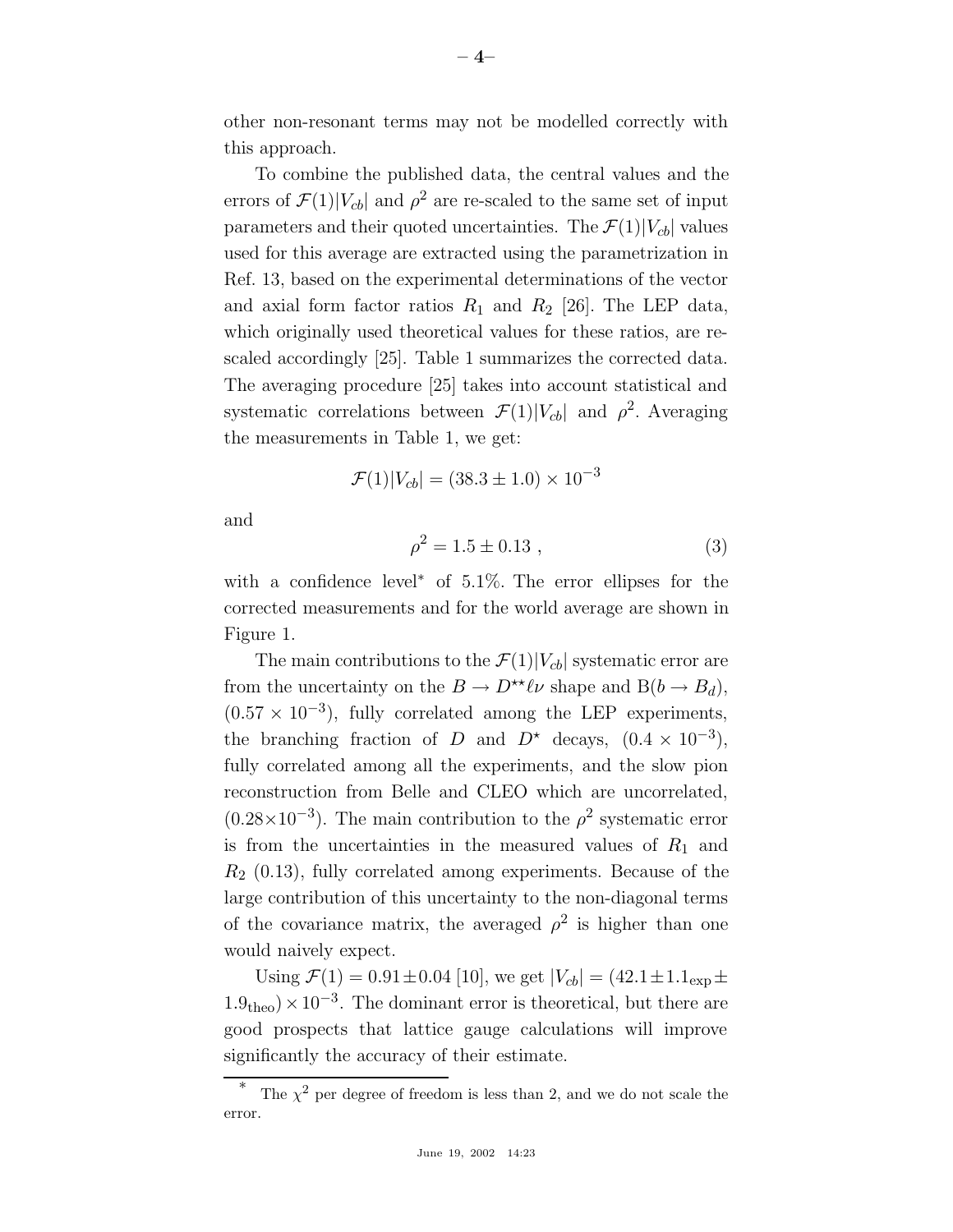

**Figure 1:** The error ellipses for the corrected measurements and world average for  $\mathcal{F}(1)|V_{cb}|$ vs  $\rho^2$ . The ellipses are the product between the  $1 \sigma$  error of  $\mathcal{F}(1)|V_{cb}|$ ,  $\rho^2$ , and the correlation between the two. Consequently the ellipses correspond to about 37% CL.

*The decay*  $B \to D\ell\nu$ : The study of the decay  $B \to D\ell\nu$  poses new challenges both from the theoretical and experimental point of view.

The differential decay rate for  $B \to D\ell\nu$  can be expressed as:

$$
\frac{d\Gamma_D}{dw}(B \to D\ell\nu) = \frac{G_F^2 |V_{cb}|^2}{48\pi^3} \mathcal{K}_D(w)\mathcal{G}(w)^2,\tag{4}
$$

where  $w$  is the inner product of the  $B$  and  $D$  meson 4-velocities,  $\mathcal{K}_{\mathcal{D}}(w)$  is the phase space, and the form factor  $\mathcal{G}(w)$  is generally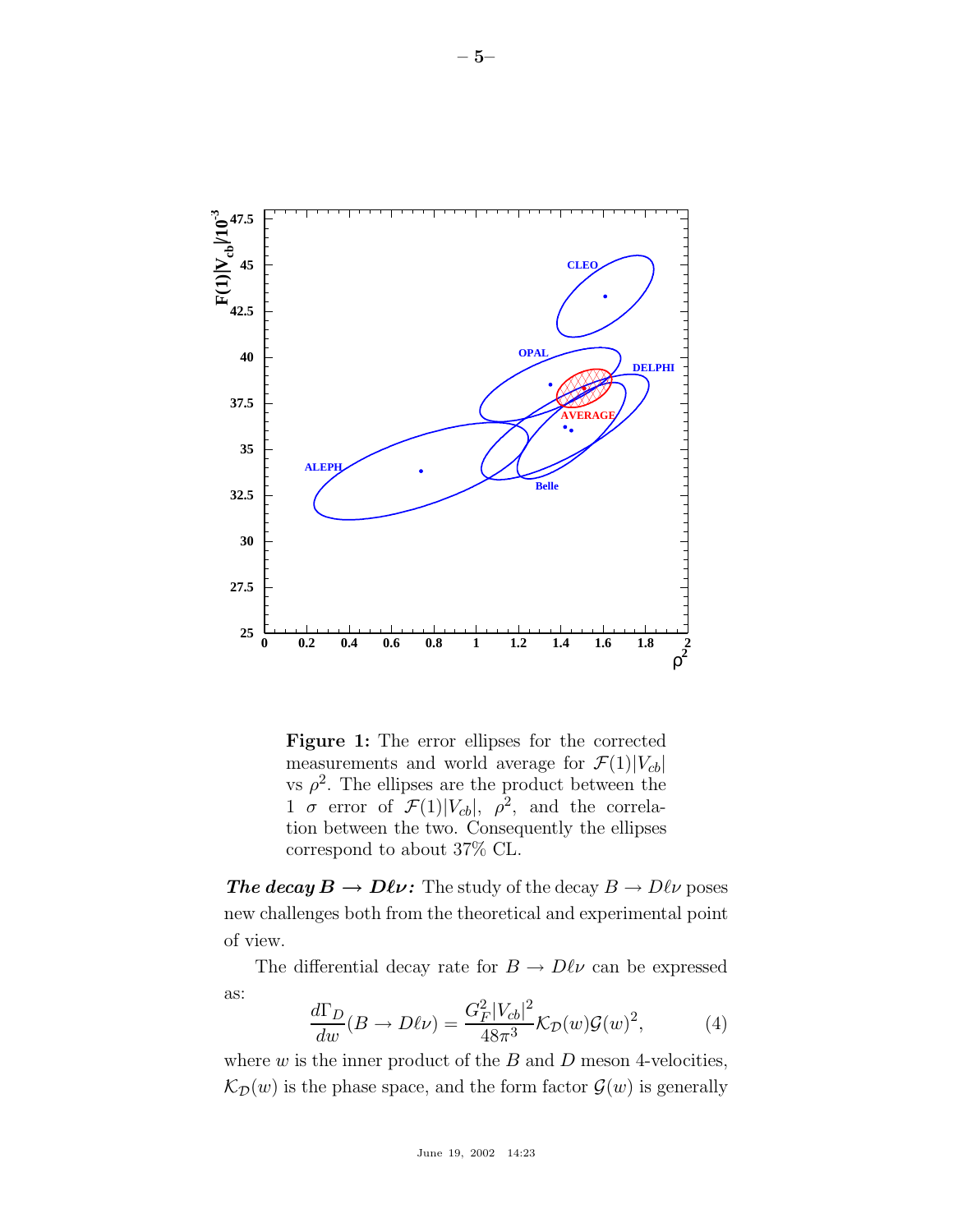**Table 1:** Experimental results (from  $B \to D^* \ell \nu$ analyses) after the correction to common inputs and world average. The LEP numbers are corrected to use  $R_1$  and  $R_2$  from CLEO data.  $\rho^2$ is the slope of the form factor at zero recoil as defined in Ref. 12.

| Exp.             | $\mathcal{F}(1) V_{cb} (\times 10^3)$ | $\rho^2$                 | $Corr_{stat}$ |
|------------------|---------------------------------------|--------------------------|---------------|
| <b>ALEPH</b>     | $33.8 \pm 2.1 \pm 1.6$                | $0.74 \pm 0.25 \pm 0.41$ | 94\%          |
| <b>DELPHI</b>    | $36.1 \pm 1.4 \pm 2.5$                | $1.42 \pm 0.14 \pm 0.37$ | 94%           |
| <b>OPAL</b>      | $38.5 \pm 0.9 \pm 1.8$                | $1.35 \pm 0.12 \pm 0.31$ | 89\%          |
| <b>Belle</b>     | $36.0 \pm 1.9 \pm 1.8$                | $1.45 \pm 0.16 \pm 0.20$ | 90%           |
| <b>CLEO</b>      | $43.3 \pm 1.3 \pm 1.8$                | $1.61 \pm 0.09 \pm 0.21$ | 86\%          |
| World<br>average | $38.3 \pm 0.5 \pm 0.9$                | $1.51 \pm 0.05 \pm 0.12$ | $86\%$        |

expressed as the product of a normalization factor,  $\mathcal{G}(1)$ , and a function,  $g_D(w)$ , constrained by dispersion relations [2].

The strategy to extract  $\mathcal{G}(1)|V_{cb}|$  is identical to that used for the  $B \to D^*\ell\nu$  decay. However, in this case there is no suppression of  $1/m_Q$  (*i.e.*, no Luke theorem) and corrections and QCD effects on  $\mathcal{G}(1)$  are calculated with less accuracy than  $\mathcal{F}(1)$  [27,28]. Moreover,  $d\Gamma_D/dw$  is more heavily suppressed near  $w = 1$  than  $d\Gamma_{D^*}/dw$ , due to the helicity mismatch between initial and final states. This channel is also much more challenging from the experimental point of view as it is hard to isolate from the dominant background  $B \to D^* \ell \nu$ , as well as from fake  $D-\ell$  combinations. Thus, the extraction of  $|V_{cb}|$  from this channel is less precise than the one from the  $B \to D^* \ell \nu$  decay. Nevertheless, the  $B \to D \ell \nu$  channel provides a consistency check, and allows a test of heavy-quark symmetry [28] through the measurement of the form factor  $\mathcal{G}(w)$ , as HQET predicts the ratio  $\mathcal{G}(w)/\mathcal{F}(w)$  to be very close to one.

Belle [29] and ALEPH [16] studied the  $\overline{B}^0 \rightarrow D^+ \ell^- \overline{\nu}$ channel, while CLEO [30] studied both  $B^+ \to D^0 \ell^+ \overline{\nu}$  and  $\overline{B}^0 \to D^+\ell^-\overline{\nu}$  decays. Averaging the data in Table 2 [25], we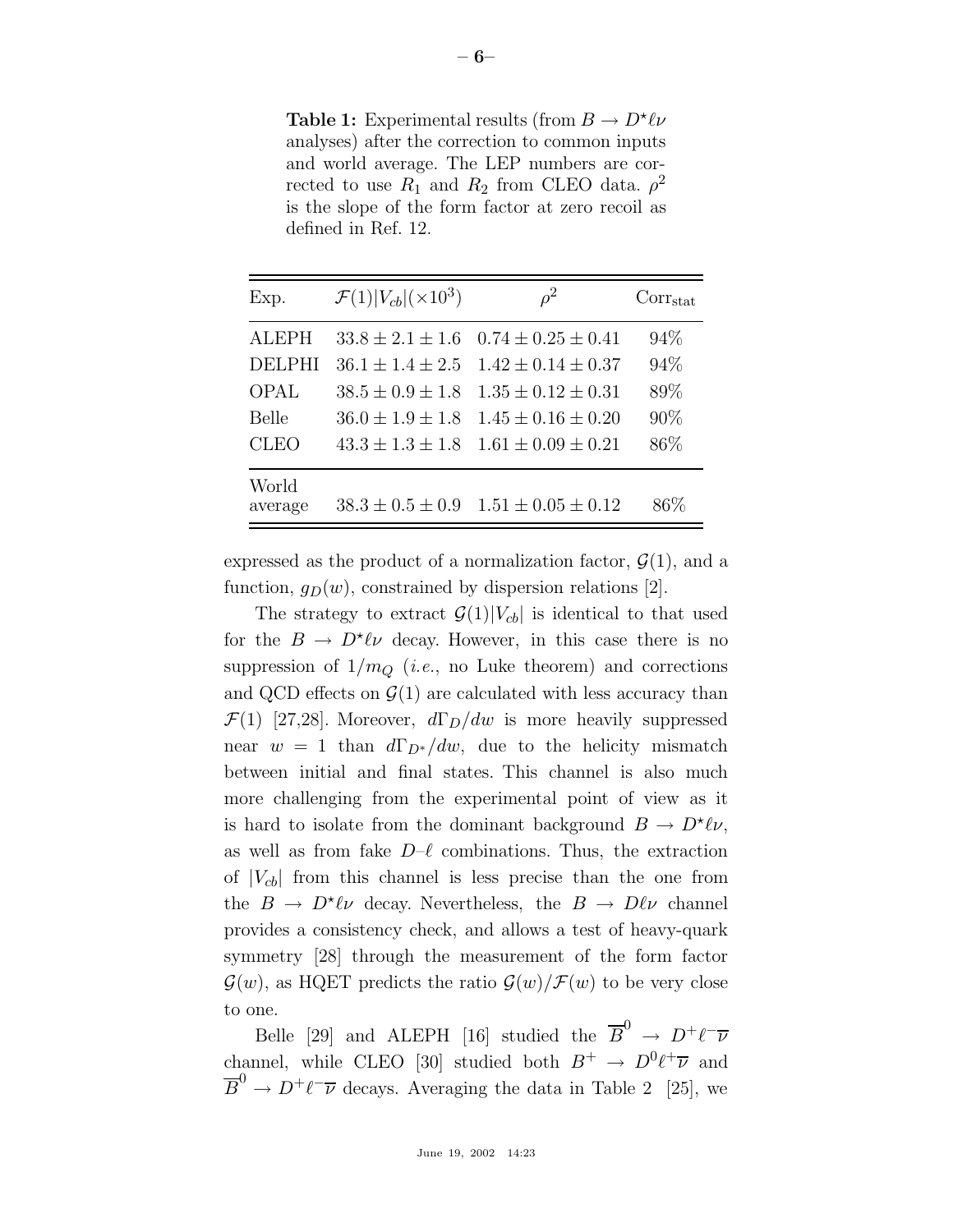get  $\mathcal{G}(1)|V_{cb}| = (41.3 \pm 4.0) \times 10^{-3}$  and  $\rho_D^2 = 1.19 \pm 0.19$ , where  $\rho_D^2$  is the slope of the form factor at zero recoil given in Ref. 12.

**Table 2:** Experimental results after the correction to common inputs and world average.  $\rho_D^2$  is the slope of the form factor at zero recoil given in Ref. 12.

| Exp.                 | $\mathcal{G}(1) V_{cb} (\times 10^3)$ | $\rho_{\rm D}^2$                                                                                                                                            |
|----------------------|---------------------------------------|-------------------------------------------------------------------------------------------------------------------------------------------------------------|
| Belle<br><b>CLEO</b> |                                       | ALEPH $37.7 \pm 9.9 \pm 6.5$ $0.90 \pm 0.98 \pm 0.38$<br>$41.2 \pm 4.4 \pm 5.1$ $1.12 \pm 0.22 \pm 0.14$<br>$44.6 \pm 5.8 \pm 3.5$ $1.27 \pm 0.25 \pm 0.14$ |
| World<br>average     |                                       | $41.3 \pm 2.9 \pm 2.7$ $1.19 \pm 0.15 \pm 0.12$                                                                                                             |

The theoretical predictions for  $\mathcal{G}(1)$  are consistent:  $1.03 \pm$ 0.07 [31], and  $0.98 \pm 0.07$  [28]. A quenched lattice calculation gives  $G(1) = 1.058_{-0.017}^{+0.020}$  [32], where the errors do not include the uncertainties induced by the quenching approximation and lattice spacing. Using  $\mathcal{G}(1) = 1.0 \pm 0.07$ , we get  $|V_{cb}| = (41.3 \pm 0.07)$  $4.0<sub>exp</sub> \pm 2.9<sub>theo</sub> \times 10<sup>-3</sup>$ , consistent with the value extracted from  $B \to D^*\ell\nu$  decay, but with a larger uncertainty.

The experiments have also measured the differential decay rate distribution to extract the ratio  $\mathcal{G}(w)/\mathcal{F}(w)$ . The data are compatible with a universal from factor as predicted by HQET. From the measured values of  $\mathcal{G}(1)|V_{cb}|$  and  $\mathcal{F}(1)|V_{cb}|$ , we get  $\mathcal{G}(1)/\mathcal{F}(1) = 1.08 \pm 0.09$ , consistent with the form-factor values we used.

# *III. |V*cb*| determination from inclusive B semileptonic decays*

Alternatively,  $|V_{cb}|$  can be extracted from the inclusive branching fraction for semileptonic b hadron decays  $B(B \to$  $X_c(\nu)$  [33,34]. Several studies have shown that the spectator model decay rate is the leading term in a well-defined expansion controlled by the parameter  $\Lambda_{\text{QCD}}/m_b$ . Non-perturbative corrections to this leading approximation arise only to order  $1/m_b^2$ . The key issue in this approach is the ability to separate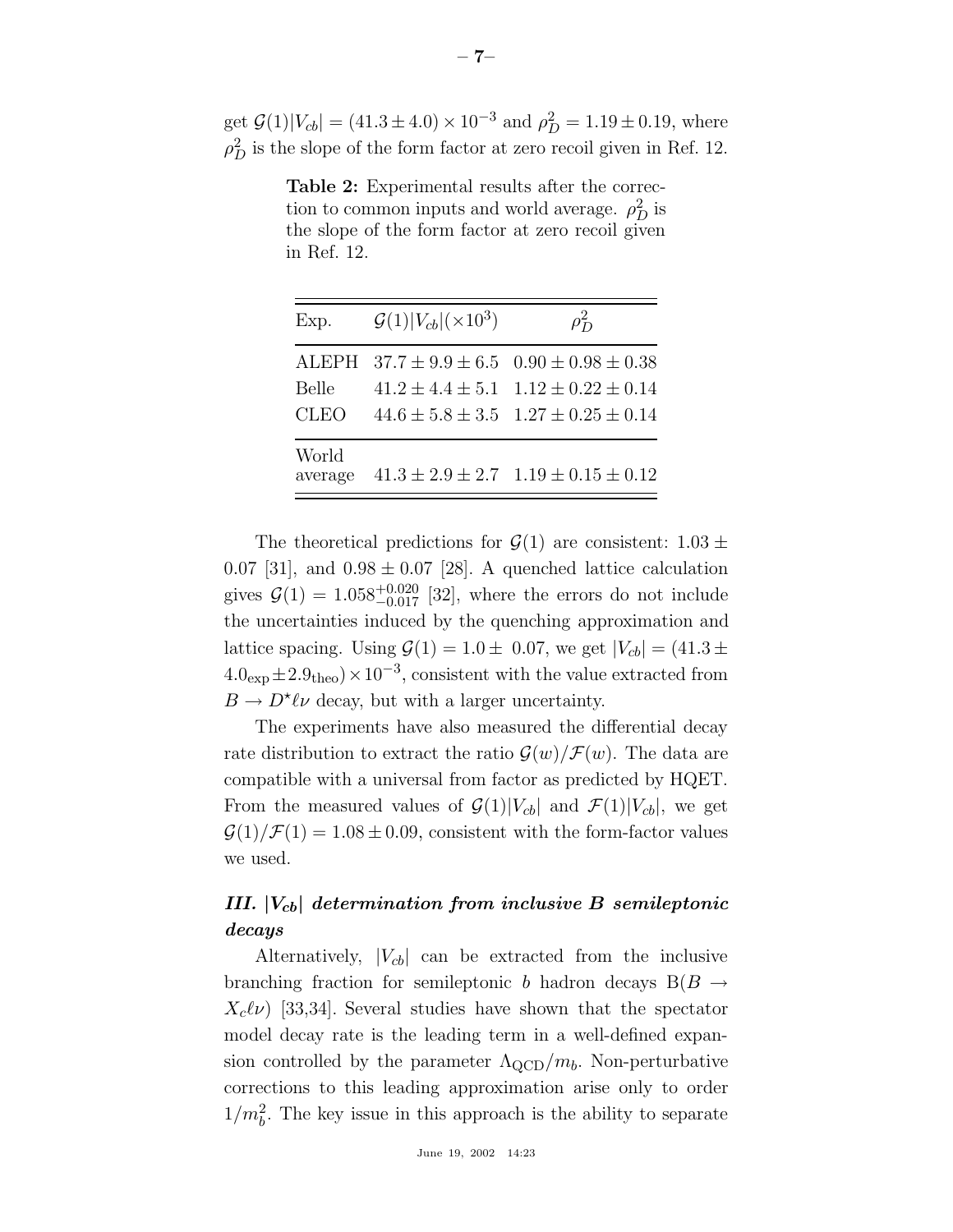non-perturbative corrections, that can be expressed as a series in powers of  $1/m_b$ , and perturbative corrections, expressed in powers of  $\alpha_s$ . Quark-hadron duality is an important ab initio assumption in these calculations. While several authors [35] argue that this ansatz does not introduce appreciable errors, as they expect that duality violations affect the semileptonic width only in high powers in the non-perturbative expansion, other authors recognize that a presently unknown correction may be associated with this assumption [36]. Arguments supporting a possible sizeable source of errors related to the assumption of quark-hadron duality have been proposed [37]. This issue needs to be resolved with further experimental studies. At present, no explicit additional error has been added to account for possible quark-hadron duality violation.

The coefficients of the  $1/m_b$  power terms are expectations values of operators that include non-perturbative physics. Relationships that are valid up to  $1/m_b^2$  include four such parameters: the expectation value of the kinetic operator, corresponding to the average of the square of the heavy-quark momentum inside the hadron, the expectation value of the chromomagnetic operator, and the heavy-quark masses  $(m_b)$ and  $m_c$ ). The expectation value of the kinetic operator is introduced in the literature as  $-\lambda_1$  [38,39] or  $\mu_\pi^2$  [33,34], whereas the expectation value of the chromomagnetic operator is defined as  $\lambda_2$  [38,39] or  $\mu_G^2$  [33,34]. The two notations reflect a difference in the approach used to handle the energy scale  $\mu$  used to separate long-distance from short-distance physics. HQET is most commonly renormalized in a mass-independent scheme, thus making the quark masses the pole masses of the underlying theory (QCD). The second group of authors prefer the definition of the non-perturbative operators using a mass scale  $\mu \approx 1$  GeV.

The corresponding equations for the semileptonic width can be found in Refs. 33,40. Ref. 40 has been used to extract  $|V_{cb}|$ from the semileptonic branching fraction measured by CLEO, and to measure the heavy-quark expansion (HQE) parameters  $\overline{\Lambda}$  and  $\lambda_1$ , as discussed below.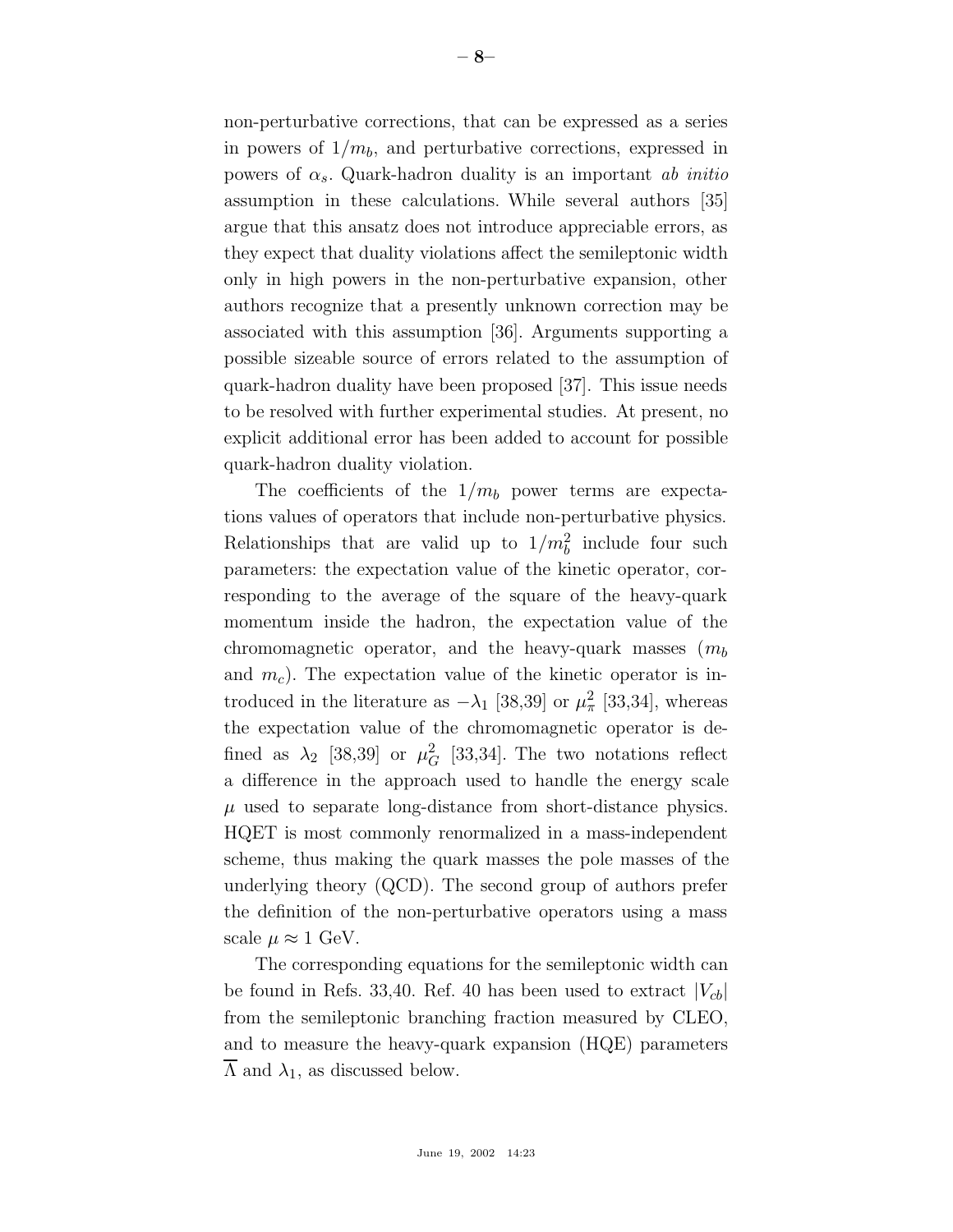The quark masses are related to the corresponding meson masses through [6]:

$$
m_b = \overline{M}_B - \overline{\Lambda} + \frac{\lambda_1}{2\overline{M}_B},\tag{5}
$$

where  $\overline{M}_B$  is the spin averaged  $B - B^*$  mass  $(\overline{M}_B = 5.3134)$ GeV/ $c^2$ ). A similar equation relates  $m_c$  and  $\overline{M}_D$ . The parameter  $\Lambda$  represents the energy of the light quark and gluons.

*HQE and moments in semileptonic decays:* Experimental determinations of the HQE parameters are important in several respects. In particular, redundant determinations of these parameters may uncover inconsistencies, or point to violation of some important assumptions inherent in these calculations. The parameter  $\lambda_2$  can be extracted from the  $B^{\star}$  – B mass splitting, whereas the other parameters need more elaborate measurements.

The first stage of this experimental program has been completed recently. The CLEO collaboration has measured the shape of the photon spectrum in  $b \to s\gamma$  inclusive decays. Its first moment, giving the average energy of the  $\gamma$  emitted in this transition, is related to the b quark mass. In the formalism of Ref. 40, this corresponds to the measurement of the parameter  $\overline{\Lambda} = 0.35 \pm 0.07 \pm 0.10 \text{ GeV}$  [41].

The parameter  $\lambda_1$  is determined experimentally through a measurement of the first moment of the mass  $M_X$  of the hadronic system recoiling against the  $\ell - \overline{\nu}$  pair. The relationship between the first moment of  $M_1 = \langle M_X^2 - M_D^2 \rangle / M_B^2$  and the parameters  $\overline{\Lambda}$  and  $\lambda_1$  is given in Ref. 42.

The measured value for  $\langle M_X^2 - M_D^2 \rangle$  [42] is 0.251  $\pm$ 0.066  $\text{GeV}^2$ . This constraint, combined with the measurement of the mean photon energy in  $b \to s\gamma$ , implies a value of  $\lambda_1 = -0.24 \pm 0.11 \text{ GeV}^2$ , to order  $1/M_B^3$  and  $\beta_0 \alpha_s^2$  in ( $\overline{\text{MS}}$ ). The quoted theoretical uncertainty of 2% accounts for the  $1/M_B^3$  and  $\alpha_s$  uncertainties, but not for possible violations of quark-hadron duality.

*Experimental determination of the semileptonic branching fraction:* The value of  $B(B \to X_c \ell \nu)$  has been measured both at the  $\Upsilon(4S)$  and LEP.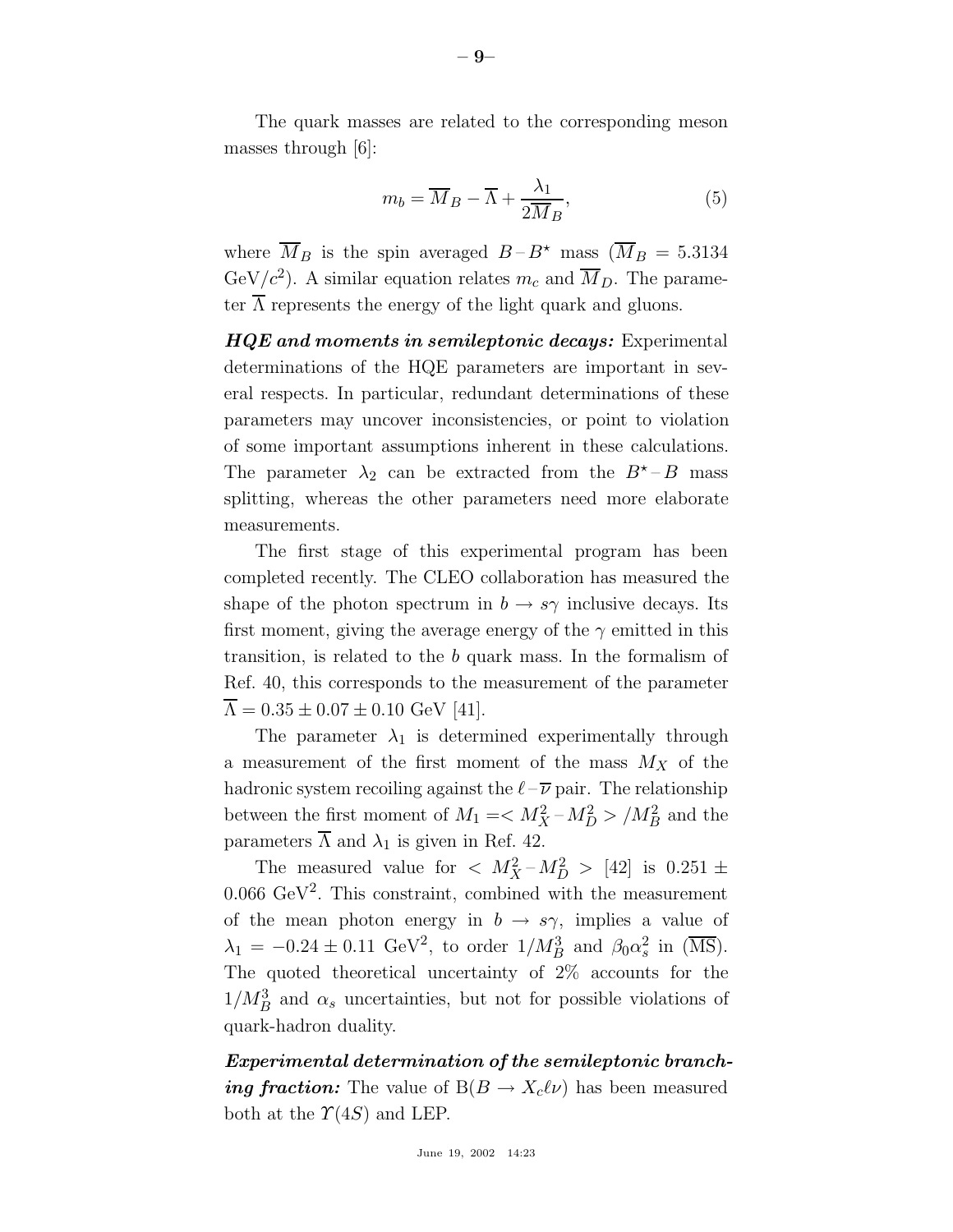The most recent CLEO data, published in 1996 and based on a subset of the data sample accumulated now, obtains this branching fraction using a lepton tagged sample [43]. In this approach, a di-lepton sample is studied, and the charge correlation between the two leptons is used to disentangle leptons coming from the direct decay  $B \to X_c \ell \nu$  and the dominant background at low lepton momenta, the cascade decay  $B \to X_c \to X_s \ell \nu$ . This method was pioneered by the ARGUS collaboration [44] to measure the electron spectrum from  $B \to X_c \ell \nu$  down to 0.6  $GeV/c$ . Thus, it reduces the model dependence of the extracted semileptonic branching fraction very substantially. They obtain  $B(B \to X_c e \nu) = (10.49 \pm 0.17 \pm 0.43)\%$ . The systematic error (4%) is dominated by experimental uncertainties. Lepton identification efficiency, fake rate determination, and tracking efficiencies contribute to 3% of this overall error. The remaining error is a sum of several small corrections associated with the uncertainty in the mixing parameter, and additional background estimates [43].

Combining  $\Upsilon(4S)$  results [1], we obtain:  $B(b \to X\ell\nu) =$  $(10.38 \pm 0.32)\%$ . Using  $\tau_{B^+}$ ,  $\tau_{B^0}$  [1],  $f_{+-}/f_{00} = 1.04 \pm 0.08$  [45], and subtracting  $B(b \to u\ell\nu) = (0.17 \pm 0.05)\%$ , we get:  $B(b \to u\ell\nu)$  $X_c\ell\nu$  = (10.21 ± 0.32)% and  $\Gamma(b \to X_c\ell\nu) = (0.419 \pm 0.013 \pm 0.013 \pm 0.013)$  $(0.003) \times 10^{-10}$  MeV, where  $(0.003 \times 10^{-10})$  MeV includes the uncertainties from  $B(b \to u\ell\nu)$ , and the model dependence correlated with LEP.

At LEP,  $B^0$ ,  $B^-$ ,  $B_s$ , and b baryon are produced, so the measured inclusive semileptonic branching ratio is an average over the different hadron species. Assuming that the semileptonic widths of all b hadrons are equal, the following relation holds:

$$
B(b \to X_c l\nu)_{\text{LEP}} =
$$
  

$$
f_{B^0} \frac{\Gamma(B^0 \to X_c l\nu)}{\Gamma(B^0)} + f_{B^-} \frac{\Gamma(B^- \to X_c l\nu)}{\Gamma(B^-)} + f_{B_s} \frac{\Gamma(B_s \to X_c l\nu)}{\Gamma(B_s)} + f_{A_b} \frac{\Gamma(A_b \to X_c l\nu)}{\Gamma(A_b)}
$$
  

$$
= \Gamma(B \to X_c l\nu) \tau_b , \qquad (6)
$$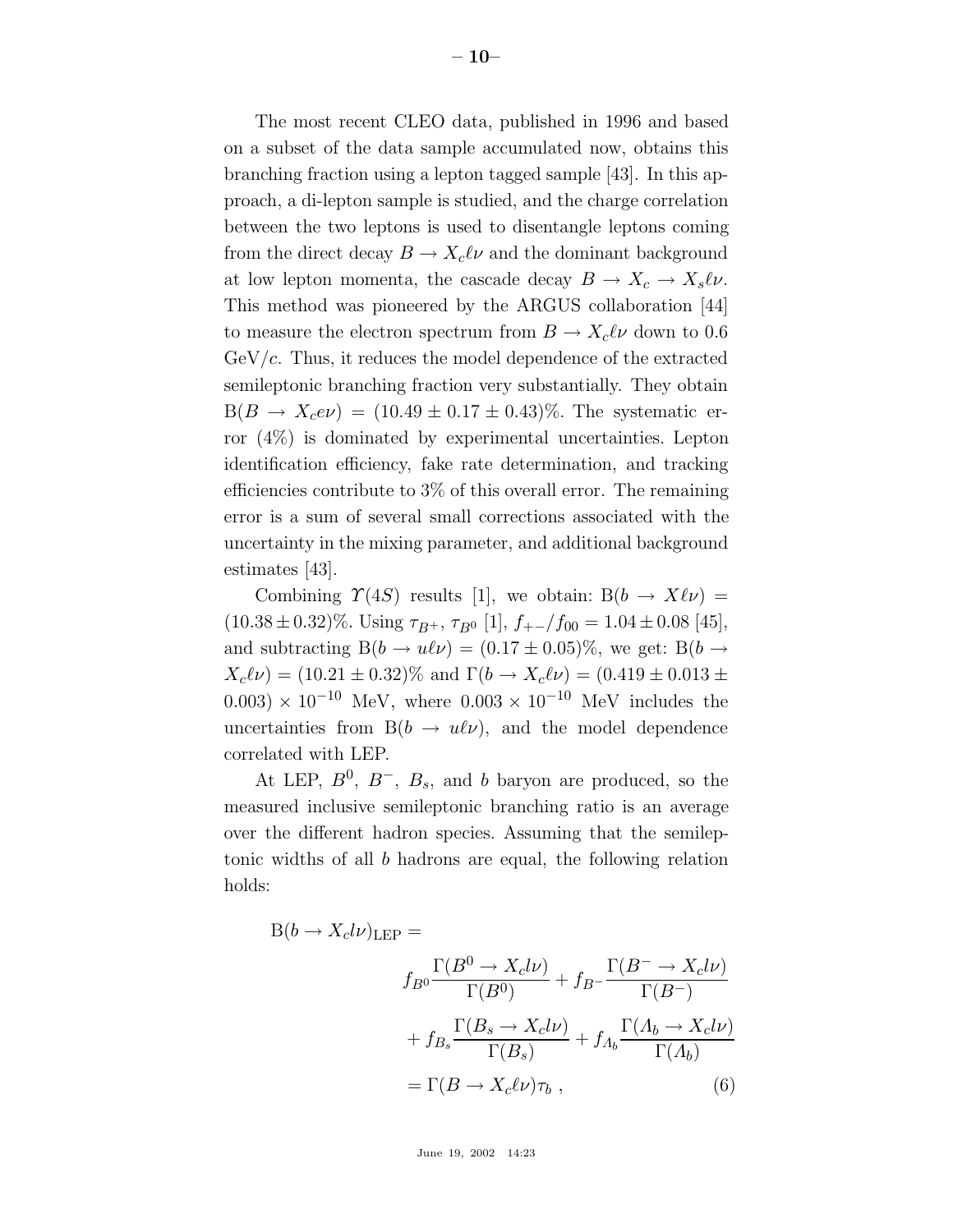where  $\tau_b$  is the average b-hadron lifetime. Taking into account the present precision of LEP measurements of b-baryon semileptonic branching ratios and lifetimes, the estimate uncertainty for a possible difference for the width of b baryons is  $0.13\%$ .

At LEP,  $B(b \to X\ell\nu)$  is measured with dedicated analyses [47–50](Table 3). The average LEP value for  $B(b \to X\ell\nu) =$  $(10.59 \pm 0.09 \pm 0.30)\%$  is taken from a fit [46], which combines the semileptonic branching ratios, the  $B^0$  –  $\overline{B}^0$  mixing parameter  $\overline{\chi}_b$ , and  $R_b = \Gamma(Z \to b\overline{b})/\Gamma(Z \to had)$ . Ref. 47 shows that the main contribution to the modelling error is the uncertainty in the composition of the semileptonic width, including the narrow, wide and non-resonant  $D^{\star\star}$  states.  $B_s$  and b baryons are about 20% of the total signal, and their contribution to the uncertainty of the spectrum is small. In this average, we use the modelling error quoted by Ref. 47, rather than the error from the combined fit, as the ALEPH procedure is based on more recent information. The dominant errors in the combined branching fraction are the modelling of semileptonic decays  $(2.6\%)$  and the detector related items  $(1.3\%).$ 

**Table 3:**  $B(b \rightarrow \ell)$  measurement from LEP and their average. The errors quoted reflect statistical, systematic, and modelling uncertainties respectively.

| Experiment        | $B(b \to \ell \nu)\%$                            |
|-------------------|--------------------------------------------------|
| <b>ALEPH</b>      | $10.70 \pm 0.10 \pm 0.23 \pm 0.26$               |
| <b>DELPHI</b>     | $10.70 \pm 0.08 \pm 0.21 \pm^{+0.44}_{-0.30}$    |
| L3                | $10.85 \pm 0.12 \pm 0.38 \pm 0.26$               |
| $L3$ (double-tag) | $10.16 \pm 0.13 \pm 0.20 \pm 0.22$               |
| OPAL              | $10.83 \pm 0.10 \pm 0.20 \pm {}^{+0.20}_{-0.13}$ |
| LEP Average       | $10.59 \pm 0.09 \pm 0.15 \pm 0.26$               |

Subtracting  $B(b \to u\ell\nu)$  from the LEP semileptonic branching fraction, we get:  $B(b \to X_c l \nu) = (10.42 \pm 0.34)\%$ , and using  $\tau_b$  [1]:  $\Gamma(b \to X_c \ell \nu) = (0.439 \pm 0.010 \pm 0.011) \times 10^{-10}$  MeV, where the systematic error  $0.011 \times 10^{-10}$ MeV reflects the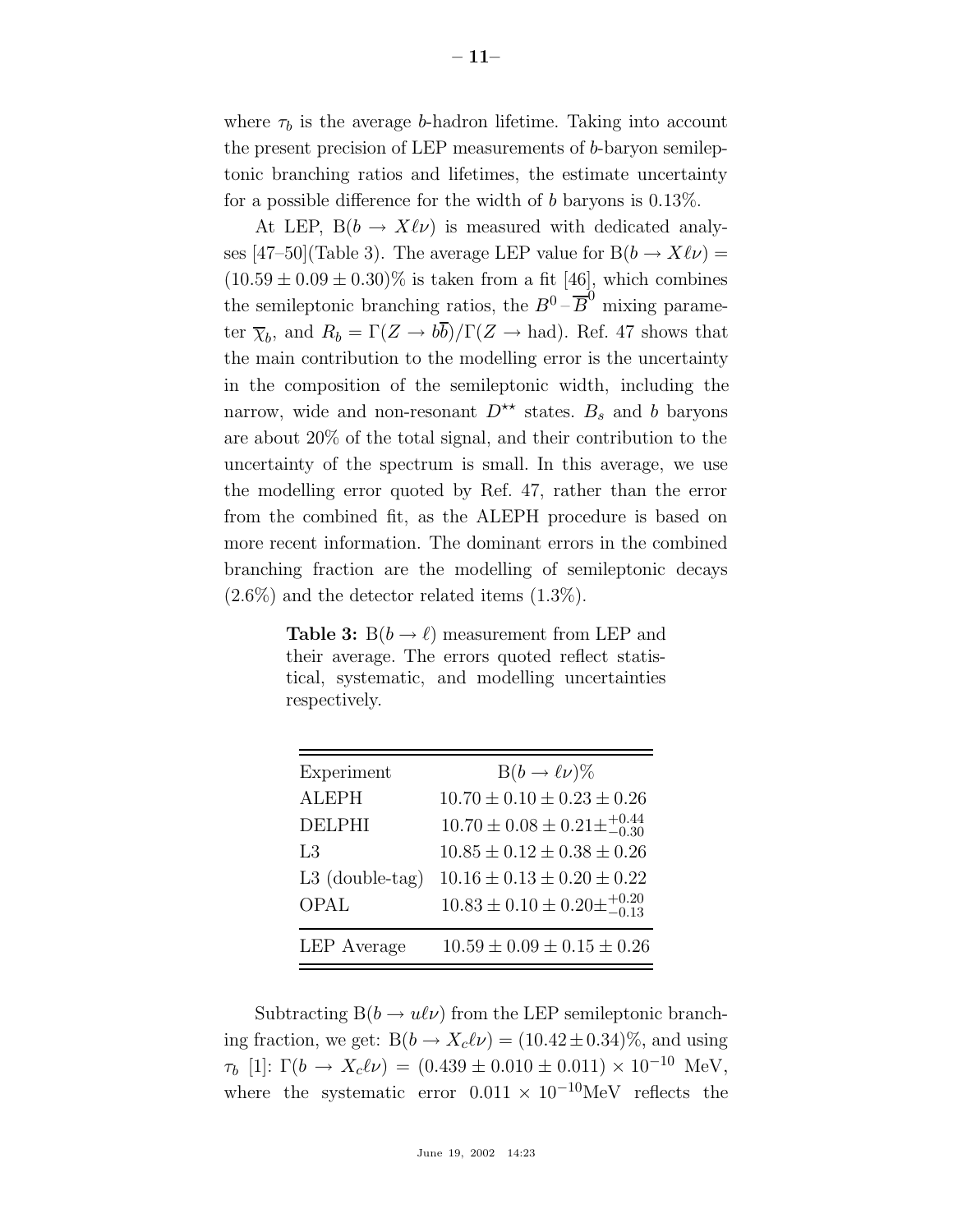$B(b \to u\ell\nu)$  uncertainty and the model dependence, correlated with the  $\Upsilon(4S)$  result.

Combining the LEP and the  $\Upsilon(4S)$  semileptonic widths, we get:  $\Gamma(b \to X_c \ell \nu) = (0.43 \pm 0.01) \times 10^{-10}$  MeV, which is used in the formula of Ref. 42 to get:

$$
|V_{cb}|_{\text{incl}} = (40.4 \pm 0.5_{\text{exp}} \pm 0.5_{\lambda_1, \overline{\Lambda}} \pm 0.8_{\text{theo}}) \times 10^{-3} , \quad (7)
$$

where the first error is experimental, and the second is from the measured value of  $\lambda_1$  and  $\overline{\Lambda}$ , assumed to be universal up to higher orders. The third error is from  $1/m_b^3$  corrections and from the ambiguity in the  $\alpha_s$  scale definition. The error on the average b-hadron lifetime is assumed to be uncorrelated with the error on the semileptonic branching ratio.

#### *IV. Conclusions*

The values of  $|V_{cb}|$  obtained both from the inclusive and exclusive method agree within errors. The value of  $|V_{cb}|$  obtained from the analysis of the  $B \to D^{\star} \ell \nu$  decay is:

$$
|V_{cb}|_{\text{exclusive}} = (42.1 \pm 1.1_{\text{exp}} \pm 1.9_{\text{theo}}) \times 10^{-3} , \quad (8)
$$

where the first error is experimental and the second error is from the  $1/m_Q^2$  corrections to  $\mathcal{F}(1)$ . The value of  $|V_{cb}|$ , obtained from inclusive semileptonic branching fractions is:

$$
|V_{cb}|_{\text{incl}} = (40.4 \pm 0.5_{\text{exp}} \pm 0.5_{\lambda_1, \overline{\Lambda}} \pm 0.8_{\text{theo}}) \times 10^{-3}, \qquad (9)
$$

where the first error is experimental, the second error is from the measured values of  $\lambda_1$  and  $\overline{\Lambda}$ , assumed to be universal up to higher orders, and the last is from  $1/m_b^3$  corrections and  $\alpha_s$ . Non-quantified uncertainties are associated with a possible quark-hadron duality violation. For this reason, we chose not to average the two numbers.

While experimental errors have reached 2.7% and 1.2% levels respectively, the dominant uncertainties remain of theoretical origin. The theoretical errors are difficult to assign and may not correspond to a Gaussian probability distribution function. High precision tests of HQET, checks on possible violations of quark-hadron duality in semileptonic decays, and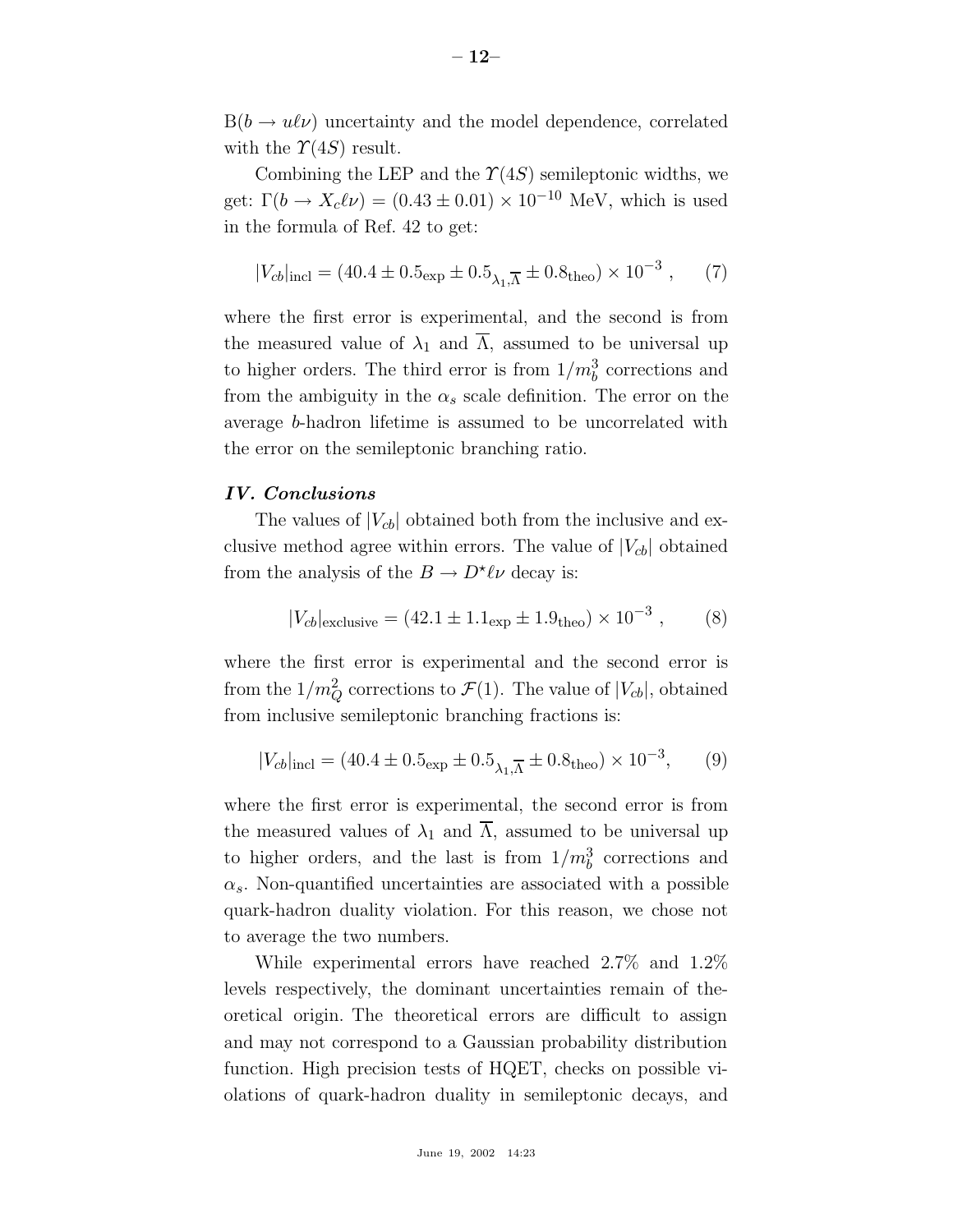experimental determination of  $m_b$ ,  $m_b - m_c$ , and  $\mu_\pi^2$  are needed to complete this challenging experimental program.

## **References**

- 1. See the review on "CKM quark-mixing matrix" by F.J. Gilman, K. Kleinknecht, and B. Renk in this Review.
- 2. C. Glenn Boyd, B. Grinstein, and R.F. Lebed, Phys. Lett. **B353**, 306 (1995).
- 3. P.F. Harrison and H.R. Quinn, editors The BaBar Physics Book (1998) and references therein.
- 4. M. Luke, Phys. Lett. **B252** (1990) 447.
- 5. A. Czarnecki, Phys. Rev. Lett. **76**, 4124 (1993).
- 6. A.F. Falk and M. Neubert, Phys. Rev. **D47**, 2965 (1993) and Phys. Rev. **D47**, 2982 (1993).
- 7. T. Mannel, Phys. Rev. **D50**, 428 (1994).
- 8. M. Shifman, N.G. Uraltsev, and A. Vainshtein, Phys. Rev. **D51**, 2217 (1995).
- 9. J.N. Simone et al., Nucl. Phys. Proc. Suppl. **83**, 334  $(2000)$ ; hep-ph/0110253.
- 10. Working Group 1 Summary, CKM Workshop, CERN, CH (2002);

http://ckm-workshop.web.cern.ch/ckm-workshop/.

- 11. S. Stone, in B Decays, 2nd Edition, S. Stone editor (1994), 283.
- 12. I. Caprini, L. Lellouch, and M. Neubert, Nucl. Phys. **B530**, 153 (1998); C.G. Boyd, B. Grinstein, R.F. Lebed, Phys. Rev. **56**, 6895 (1997).
- 13. The CLEO Collaboration, LNS Preprint CLNS 01-1776 (2002); hep-ex/0203032.
- 14. K. Abe et al. (Belle), Phys. Lett. **B526**, 247 (2002).
- 15. P. Abreu et al. (DELPHI), Phys. Lett. **B510**, 55 (2001).
- 16. D. Buskulic et al. (ALEPH), Phys. Lett. **B395**, 373 (1997).
- 17. G. Abbiendi et al. (OPAL), Phys. Lett. **B482**, 15 (2000).
- 18. S. Anderson et al. (CLEO), Nucl. Phys. **A663**, 647 (2000).
- 19. D. Buskulic et al. (ALEPH), Z. Phys. **C73**, 601 (1997).
- 20. A. Anastassov et al. (CLEO), Phys. Rev. Lett. **80**, 4127 (1998).
- 21. D. Block et al. (DELPHI), Contributed Paper to ICHEP 2000, DELPHI 2000-106 Conf. 45 (2000).
- 22. ALEPH, CDF, DELPHI, L3, OPAL, SLD, CERN-EP/2001-050.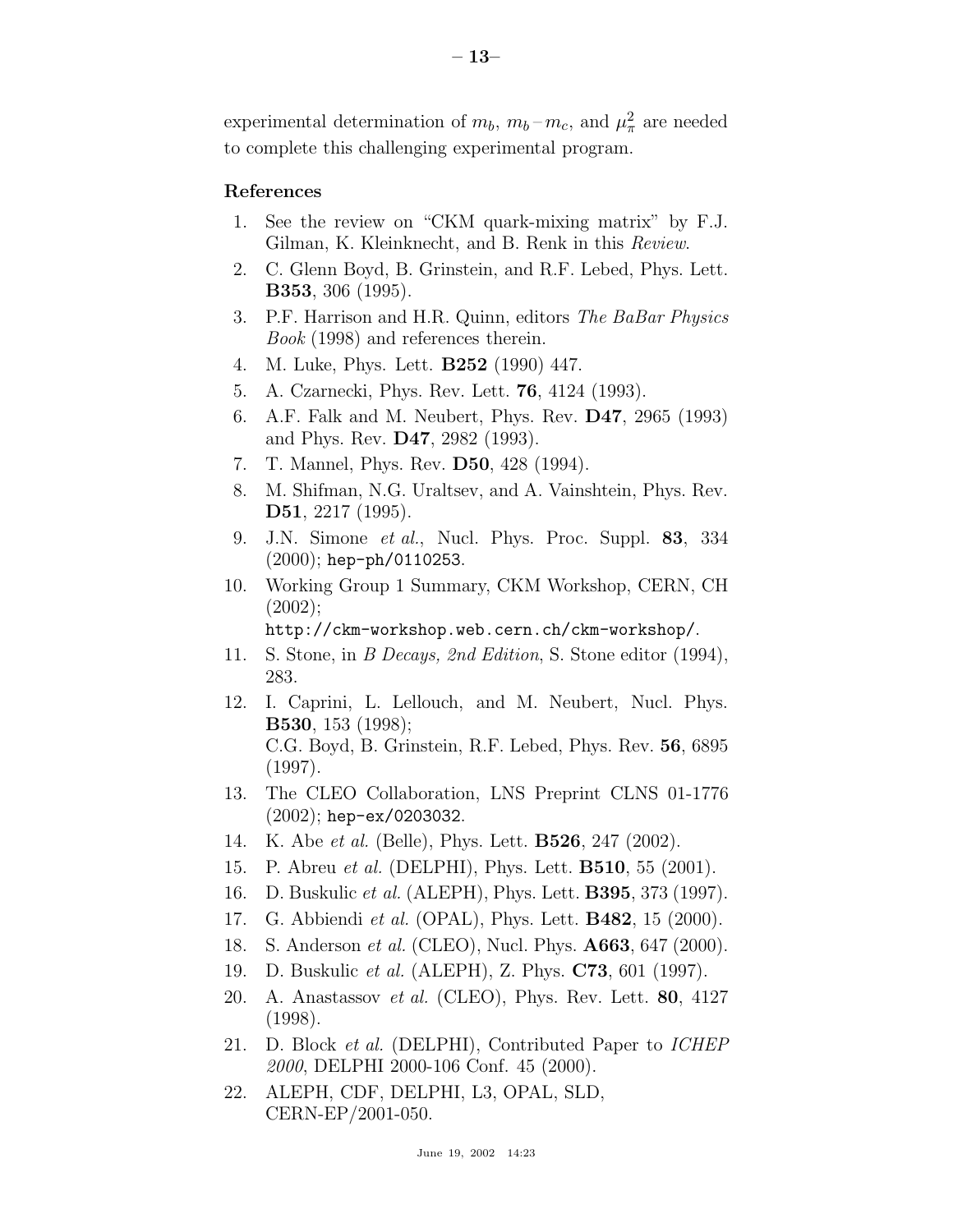- 23. V. Morenas et al., Phys. Rev. **D56**, 5668 (1997); M.Q. Huang and Y.B. Dai, Phys. Rev. **D59**, 34018 (1999); M.Oda et al., hep-ph/0005102 (2000).
- 24. A.K. Leibovich et al., Phys. Rev. **D57**, 308 (1998); Phys. Rev. Lett. **78**, 3995 (1997).
- 25. LEP  $V_{cb}$  Working Group, Internal Note, http://lepvcb.web.cern.ch/LEPVCB/.
- 26. J.E. Duboscq et al. (CLEO), Phys. Rev. Lett. **76**, 3898 (1996).
- 27. M. Neubert, Phys. Lett. **B264**, 455 (1991).
- 28. Z. Ligeti, Y. Nir, and M. Neubert, Phys. Rev. **D49**, 1302 (1994).
- 29. K. Abe et al. (Belle), Phys. Lett. **B526**, 258 (2002).
- 30. J. Bartelt et al. (CLEO), Phys. Rev. Lett. **82**, 3746 (1999).
- 31. D. Scora and N. Isgur, Phys. Rev. **D52**, 2783 (1995).
- 32. S. Hashimoto et al., Phys. Rev. **D61**, 014502 (1999).
- 33. I. Bigi, M. Shifman, and N. Uraltsev, Ann. Rev. Nuc. Part. Sci. **47**, 591 (1997).
- 34. A.V. Manohar and M.B. Wise, Phys. Rev. **D49**, 110  $(1994);$ A.F. Falk, Lectures presented at TASI-2000, hep-ph/0007339.
- 35. I.I. Bigi and N. Uraltsev, Int. J. Mod. Phys. **A16**, 5201(2001); A. Le Yaouanc et al., Phys. Lett. **B488**, 153 (2000);
	-
	- A. Le Yaouanc et al., Phys. Rev. **D62**, 74007 (2000); A. Le Yaouanc et al., Phys. Lett. **B517**, 135 (2001).
- 36. G. Buchalla, hep-ph/0202092 (2002)

and references therein.

- 37. N. Isgur, Phys. Lett. **B448**, 111 (1999).
- 38. M. Gremm and N. Kapustin, Phys. Rev. **D55**, 6924 (1997).
- 39. A. Falk, M. Luke, and M.J. Savage, Phys. Rev. **D33**, 2491 (1996).
- 40. A. Falk and M. Luke, Phys. Rev. **D57**, 424 (1998).
- 41. S. Chen et al., Phys. Rev. Lett. **87**, 251807 (2001).
- 42. D. Cronin-Hennessy et al. (CLEO), Phys. Rev. Lett. **87**, 251808 (2001).
- 43. B.C. Barish et al. (CLEO), Phys. Rev. Lett. **76**, 1570 (1996);

S. Henderson et al. (CLEO), Phys. Rev. **D45**, 2212 (1992).

44. H.Albrecht et al. (ARGUS), Phys. Lett. **B318**, 397 (1993).